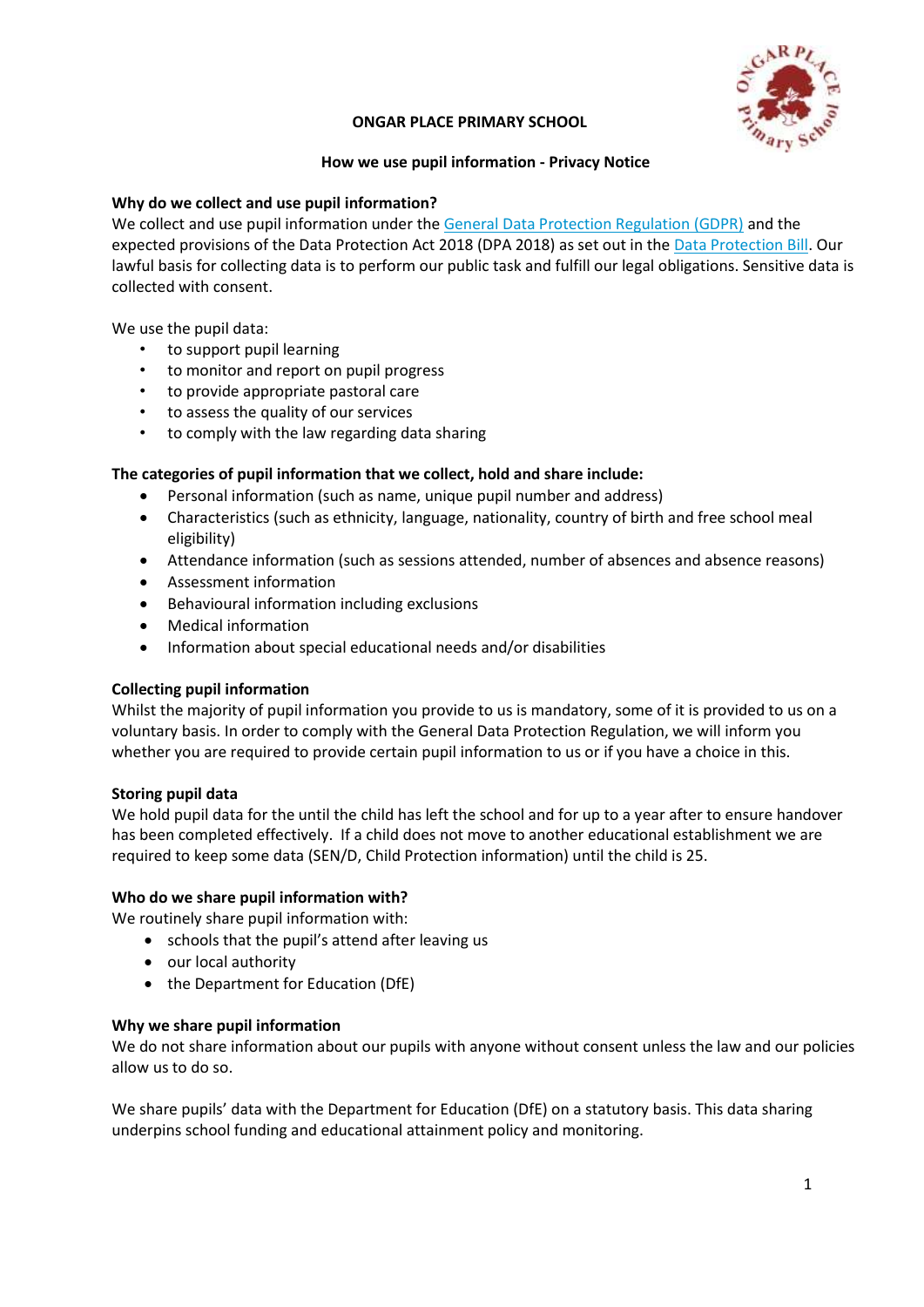We are required to share information about our pupils with our local authority (LA) and the Department for Education (DfE) under section 3 of The Education (Information About Individual Pupils) (England) Regulations 2013.

# **Data collection requirements:**

To find out more about the data collection requirements placed on us by the Department for Education (for example; via the school census) go to [https://www.gov.uk/education/data-collection-and-censuses-for](https://www.gov.uk/education/data-collection-and-censuses-for-schools)[schools.](https://www.gov.uk/education/data-collection-and-censuses-for-schools)

# **The National Pupil Database (NPD)**

The NPD is owned and managed by the Department for Education and contains information about pupils in schools in England. It provides invaluable evidence on educational performance to inform independent research, as well as studies commissioned by the Department. It is held in electronic format for statistical purposes. This information is securely collected from a range of sources including schools, local authorities and awarding bodies.

We are required by law, to provide information about our pupils to the DfE as part of statutory data collections such as the school census and early years' census. Some of this information is then stored in the NPD. The law that allows this is the Education (Information About Individual Pupils) (England) Regulations 2013.

To find out more about the pupil information we share with the department, for the purpose of data collections, go t[o https://www.gov.uk/education/data-collection-and-censuses-for-schools.](https://www.gov.uk/education/data-collection-and-censuses-for-schools)

To find out more about the NPD, go to [https://www.gov.uk/government/publications/national-pupil](https://www.gov.uk/government/publications/national-pupil-database-user-guide-and-supporting-information)[database-user-guide-and-supporting-information.](https://www.gov.uk/government/publications/national-pupil-database-user-guide-and-supporting-information)

The department may share information about our pupils from the NPD with third parties who promote the education or well-being of children in England by:

- conducting research or analysis
- producing statistics
- providing information, advice or guidance

The Department has robust processes in place to ensure the confidentiality of our data is maintained and there are stringent controls in place regarding access and use of the data. Decisions on whether DfE releases data to third parties are subject to a strict approval process and based on a detailed assessment of:

- who is requesting the data
- the purpose for which it is required
- the level and sensitivity of data requested: and
- the arrangements in place to store and handle the data

To be granted access to pupil information, organisations must comply with strict terms and conditions covering the confidentiality and handling of the data, security arrangements and retention and use of the data.

For more information about the department's data sharing process, please visit: <https://www.gov.uk/data-protection-how-we-collect-and-share-research-data>